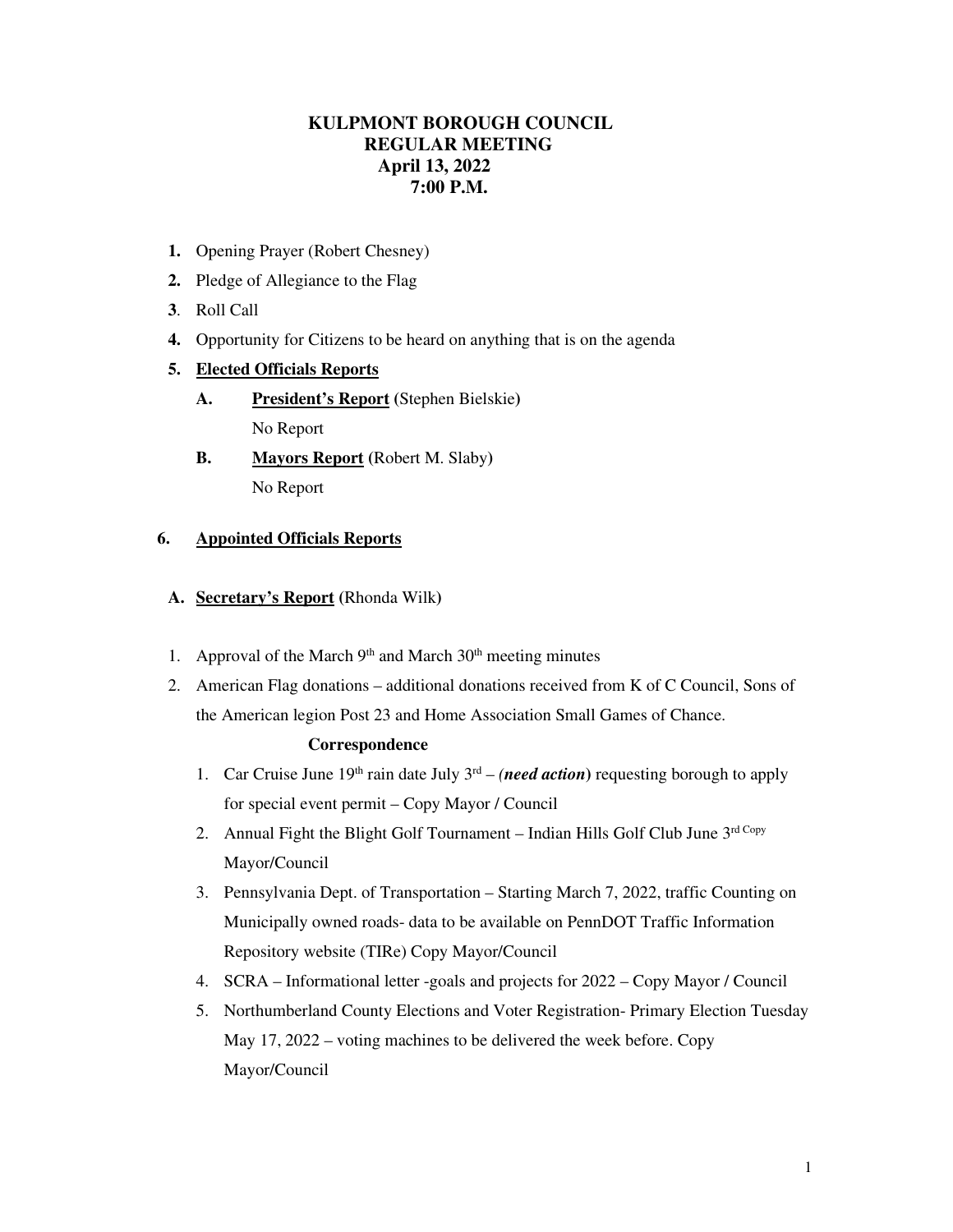- 6. Winnie the Pooh Daycare Partnering with the Mother Pauline Center, hosting children's Spring Carnival event on May 14, 2022, from 12:00 – 5:00 p.m. at Mother Pauline Complex. Copy Mayor/Council
- 7. Kulpmont 100- Thank you letter for donation to support the organization and make future events successful. Copy Mayor/Council
- 8. Pennsylvania Department of Transportation Yearly Maintenance of Traffic Signals-Copy Service and Facilities/ Finance and Borough Supervisor
- 9. PSAB Energy Procurement Program navigating the evolving Electric Vehicle charging landscape – Copy Mayor/ Council
- 10. PSAB 110<sup>th</sup> Annual Conference reminder May 22-25, 2022, Hershey/deadline April 15th or until sold out – Copy Mayor/Council
- 11. Nick Bozza Earth Day Pollination Garden request consideration for a donation to help defray the cost of plants – Copy Mayor/Council
- **B. Treasurers Report (**Paul Niglio**)**

**1**. Attachment #1 – Financial statement / bills to be paid

- **C. Solicitors Report (**Edward Greco**)**  No Report
- **D. Police Chief Report (**OFC Stephen Mazzeo**)**  Report attachment #2
- **E. Fire Chiefs Report (**December Report Kevin O' Hearn**)** 
	- **1.** Report attachment #3 \**\*see comments\*\**
- **F. Emergency Management (**Kevin O' Hearn**)**  No Report
- **G. Building Inspector's Report (**TRI County COG**)** 
	- 1. Report March 2022 Attachment #4
- **H. Code/Health Enforcement Officer's Report (**Heather Owens**)** 
	- 1. Report Attachment #5

## **7. Committee Reports**

- **A**. **Service/Facilities Committee** (Wm. Mike Bradley)
	- **1**. Food Surplus April until 11 a.m. at the Borough Garage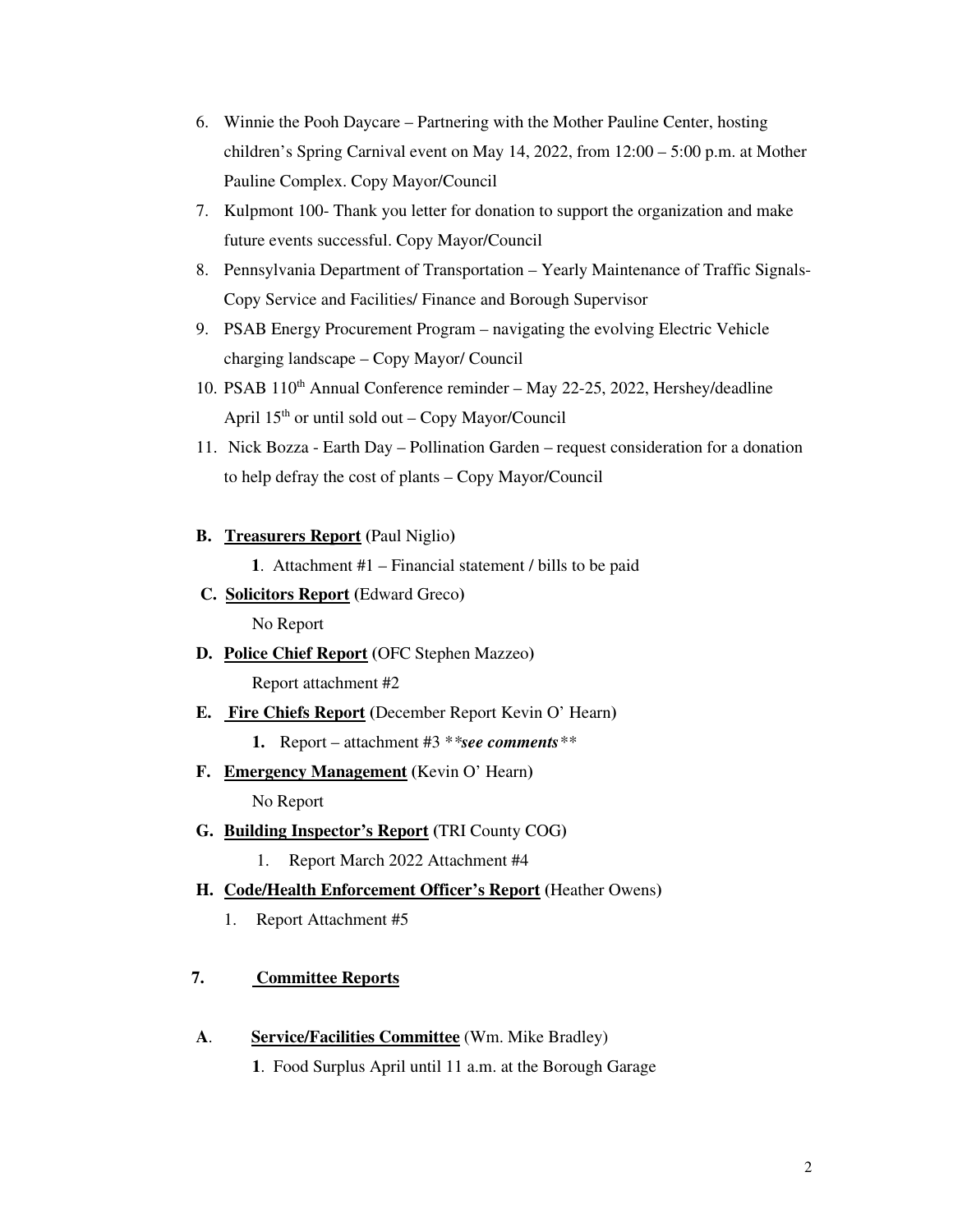**2**. Bradco Supply Co. Quote for 2019 plow truck- to purchase (1) 9'x2" DXT edge BAR18155 and (1) 9' x 2" DXT edge BAR18165, ea. \$292.00= **total \$584.00** 

- **3.** Playground now open
- **4.** Slide -damage and price quote
- **5** Maintenance Shed addition/design

#### **B.** Finance/Purchasing (Stephen Motyka)

- 1. Police body cameras up to \$500.00
- 2. 2007 Spartan Gladiator added to ins. \$1603.00 annual/pro-rate term \$972.00
- 3. Hot Asphalt paving equipment
- 4. Medico
- 5. Storm water project/ begin engineer design *action needed*
- 6. Connect 400 block of Maple Street *action needed*
- 7. SCRA membership \$30.00

#### **C. Code/Health/Safety/Building** (Marlin Hodge)

No Report

#### **D. Ordinance Committee** (Joseph J. Dowkus II)

1. Ordinance 2021-02 Establishing compensation for the Kulpmont Tax Collector (review)

#### **E. Recreation /Grants - (**Robert Chesney**)**

- 1. DEP Media event for Veterans Memorial Field on April  $20<sup>th</sup>$  at 11:30 a.m.
- 2. Earth Day Cleanup
- 3. Creek Project
- **F. Personnel** (Joseph J. Dowkus II)
	- 1. Police Contract & Cadet Contract

# **G. Fire/EMA/Police Committee –** (Joseph J. Dowkus II- Vice Chair) No Report

#### **OPPORTUNITY FOR CITIZENS TO BE HEARD**

#### **OLD BUSINESS**